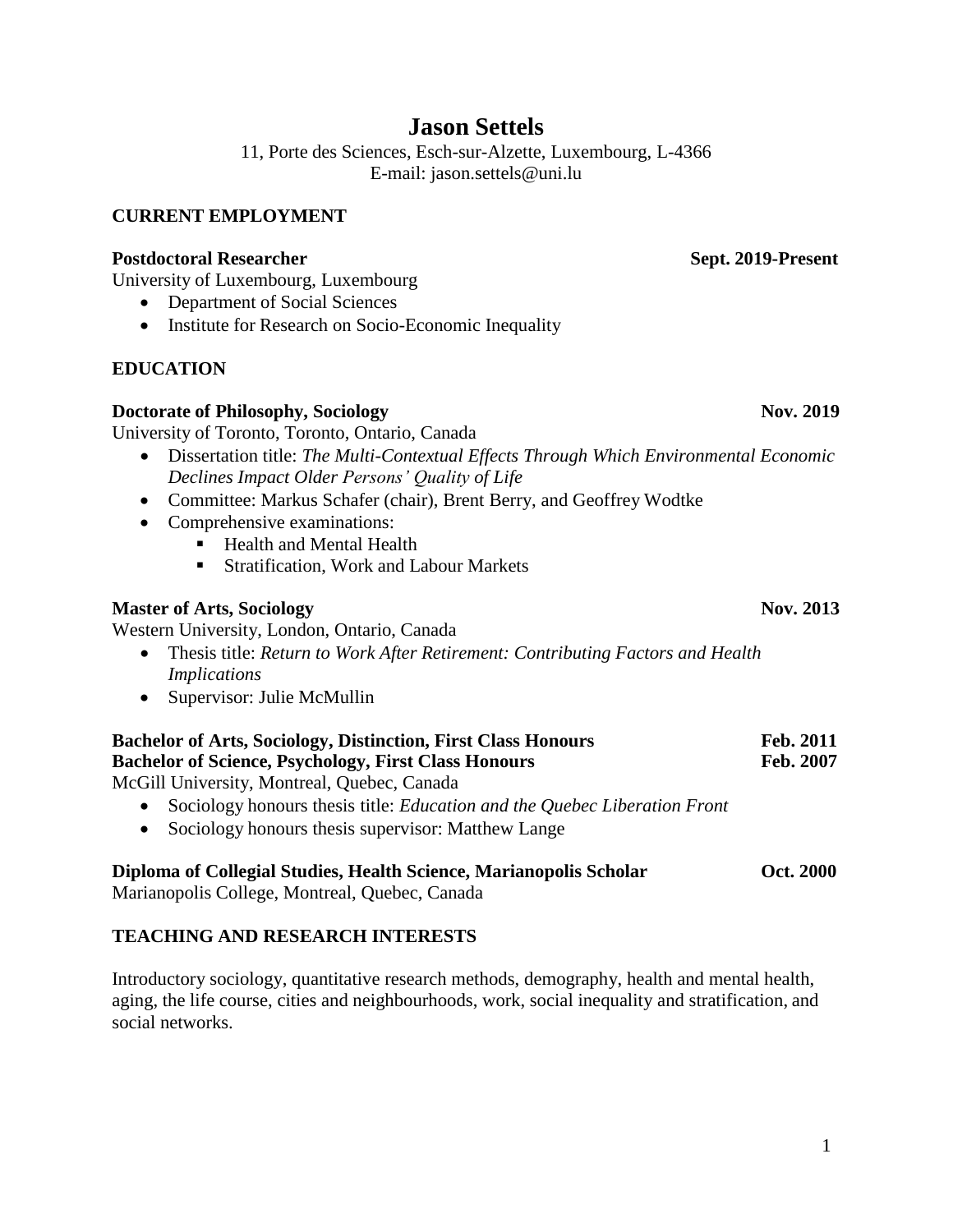#### **PEER-REVIEWED PUBLICATIONS**

- Settels, Jason. "The Health Effects of Workforce Involvement and Transitions for Europeans Aged 50-75 Years: Heterogeneity by Financial Difficulties and Gender." *Canadian Journal on Aging/La Revue canadienne du vieillissement*, forthcoming.
- Settels, Jason, and Anja K. Leist. "Changes in Neighborhood-Level Socioeconomic Disadvantage and Older Americans' Cognitive Functioning." *Health & Place*, forthcoming.
- Settels, Jason. 2021. "Compound Disadvantage between Economic Declines at the City and Neighborhood Levels for Older Americans' Depressive Symptoms." *City & Community* 20(3):260–288.
- Settels, Jason. 2021. "Multiple Vulnerabilities: The Effects of Neighborhood Structural Changes uponOlder Residents' Mental Health and Perceptions of the Broader Community." *Journal of Community Psychology* 49(2):672-690.
- Settels, Jason. 2021. "Changes in Neighborhood-Level Concentrated Disadvantage and Social Networks among Older Americans." *Journal of Applied Gerontology* 40(10):1288-1296.
- Settels, Jason. 2021. "Changes in City-Level Foreclosure Rates and Home Prices through the GreatRecession and Depressive Symptoms among Older Americans." *Society and Mental Health* 11(1):1-19.
- Schafer, Markus H., Jason Settels, and Laura Upenieks. 2020. "As Goes the City? Older Americans' Home Upkeep in the Aftermath of the Great Recession." *Social Problems* 67(2):379–397.
- Silver, Michelle P., Jason Settels, Markus H. Schafer, and Scott Schieman. 2019. "Getting the Hours You Want in the Preretirement Years: Work Hour Preferences and Mismatch Among Older Canadian Workers." *Work, Aging and Retirement* 5(2):175-188.
- Settels, Jason, and Markus H. Schafer. 2018. "Workforce Transitions and Social Connectedness Among Older Adults in the United States." *Work, Aging and Retirement* 4(3):274–288.
- Upenieks, Laura, Jason Settels, and Markus H. Schafer. 2018. "For Everything a Season? A Month-by-Month Analysis of Social Network Resources." *Social Science Research* 69:111– 25.
- Settels, Jason, and Julie McMullin. 2017. "Gender and Relationship Status Interaction and Likelihood of Return to Work Post-Retirement." *Canadian Journal on Aging/La Revue canadienne du vieillissement* 36(3):366-385.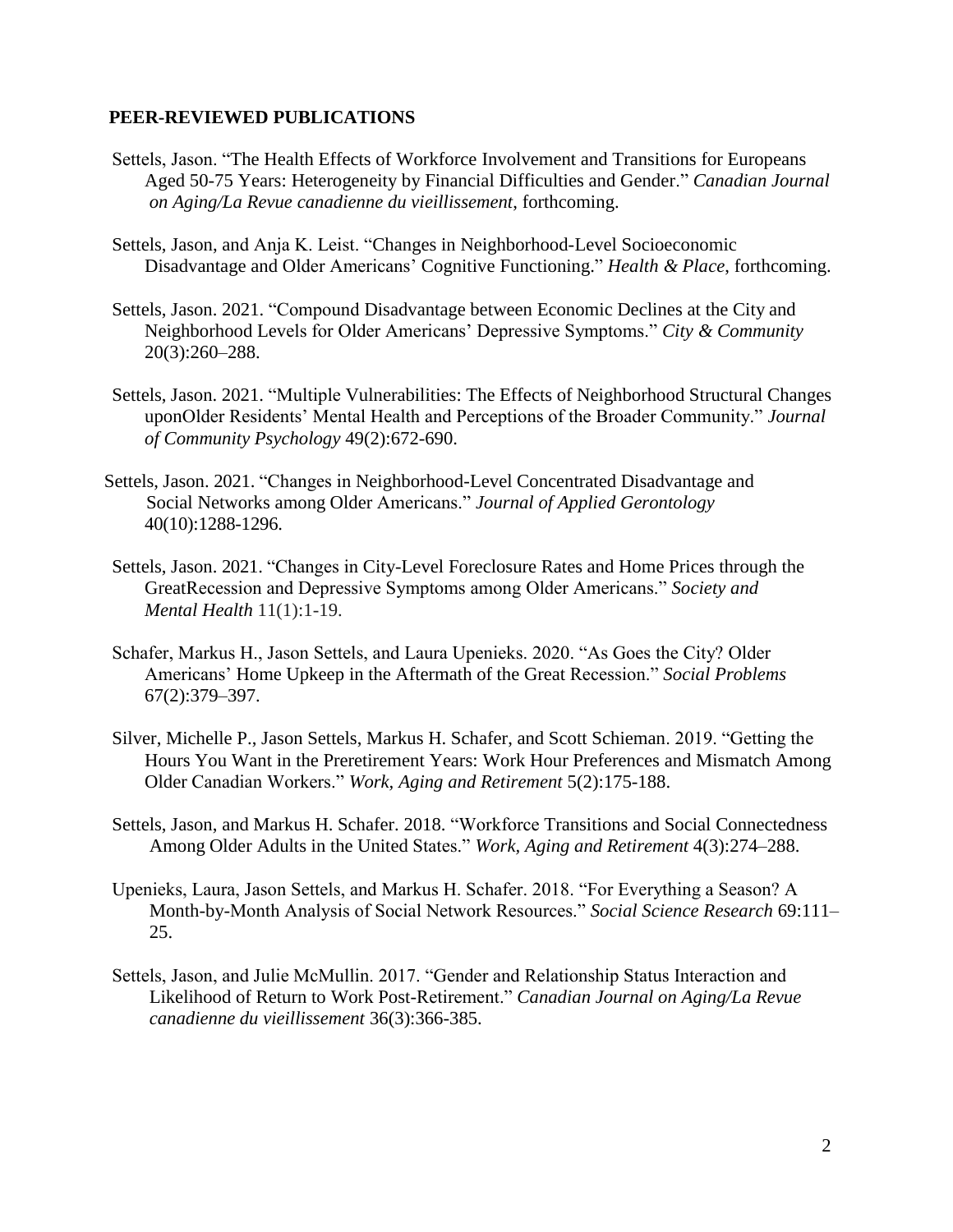#### **CONFERENCE PRESENTATIONS**

- Chauvel, Louis, Lindsay Flynn, Anne Hartung, Anja Leist, Emily Murphy, and Jason Settels. 2021, October. "Wealth is health: An international comparison of intergenerational homeownership and self-assessed health status." Paper presented at the European Consortium for Sociological Research (ECSR) conference. Due to the COVID-19 pandemic, this paper was presented online. (Presenter: Louis Chauvel)
- Chauvel, Louis, Lindsay Flynn, Anne Hartung, Anja Leist, Emily Murphy, and Jason Settels. 2021, August. "Wealth and homeownership as major determinants of seniors' self-assessed health status, an international comparison." Paper presented at the European Network for Social Policy Analysis (ESPAnet) conference. Due to the COVID-19 pandemic, this paper was presented online. (Presenter: Louis Chauvel)
- Chauvel, Louis, Francisco Ceron, Emily Murphy, and Jason Settels. 2021, July. "The very long arm of wealth: Effects of intergenerational wealth resources on health in the U.S. over the last three decades." Paper presented at the Society for the Study of Economic Inequality Ninth Meeting. Due to the COVID-19 pandemic, this paper was presented online. (Presenter: Louis Chauvel)
- Chauvel, Louis, Francisco Ceron, Emily Murphy, and Jason Settels. 2021, June. "The very long reach of wealth: Health and the effects of intergenerational wealth resources in the U.S. over the last three decades." Paper presented at the International Sociological Association Research Committee 28 on Social Stratification and Mobility Spring Meeting. Due to the COVID-19 pandemic, this paper was presented online. (Presenter: Louis Chauvel)
- Settels, Jason. 2021, May. "Multiple Vulnerabilities: The Effects of Neighborhood Structural Changes Upon Older Residents' Mental Health and Perceptions of the Broader Community." Paper presented at the Population Association of America Annual Meeting. Due to the COVID-19 pandemic, this paper was presented online.
- Settels, Jason. 2021, May. "Financial Difficulties and Gender as Moderators of How Workforce Involvement and Transitions Affect the Health of Older Europeans." Poster presented at the Population Association of America Annual Meeting. Due to the COVID-19 pandemic, this poster was presented online.
- Leist, Anja K., Jason Settels, and Louis Chauvel. 2021, May. "Risk of Obesity in the United States, 1976–2018: Cohort Effects and Increasing Educational Inequalities." Poster presented at the Population Association of America Annual Meeting. Due to the COVID-19 pandemic, this poster was presented online. (Presenter: Louis Chauvel)
- Settels, Jason, and Anja K. Leist. 2020, November. "Changes in Neighborhood-Level Socioeconomic Disadvantage and Older Americans' Cognitive Functioning." Paper presented at the Gerontological Society of America Annual Scientific Meeting. Due to the COVID-19 pandemic, this paper was presented online.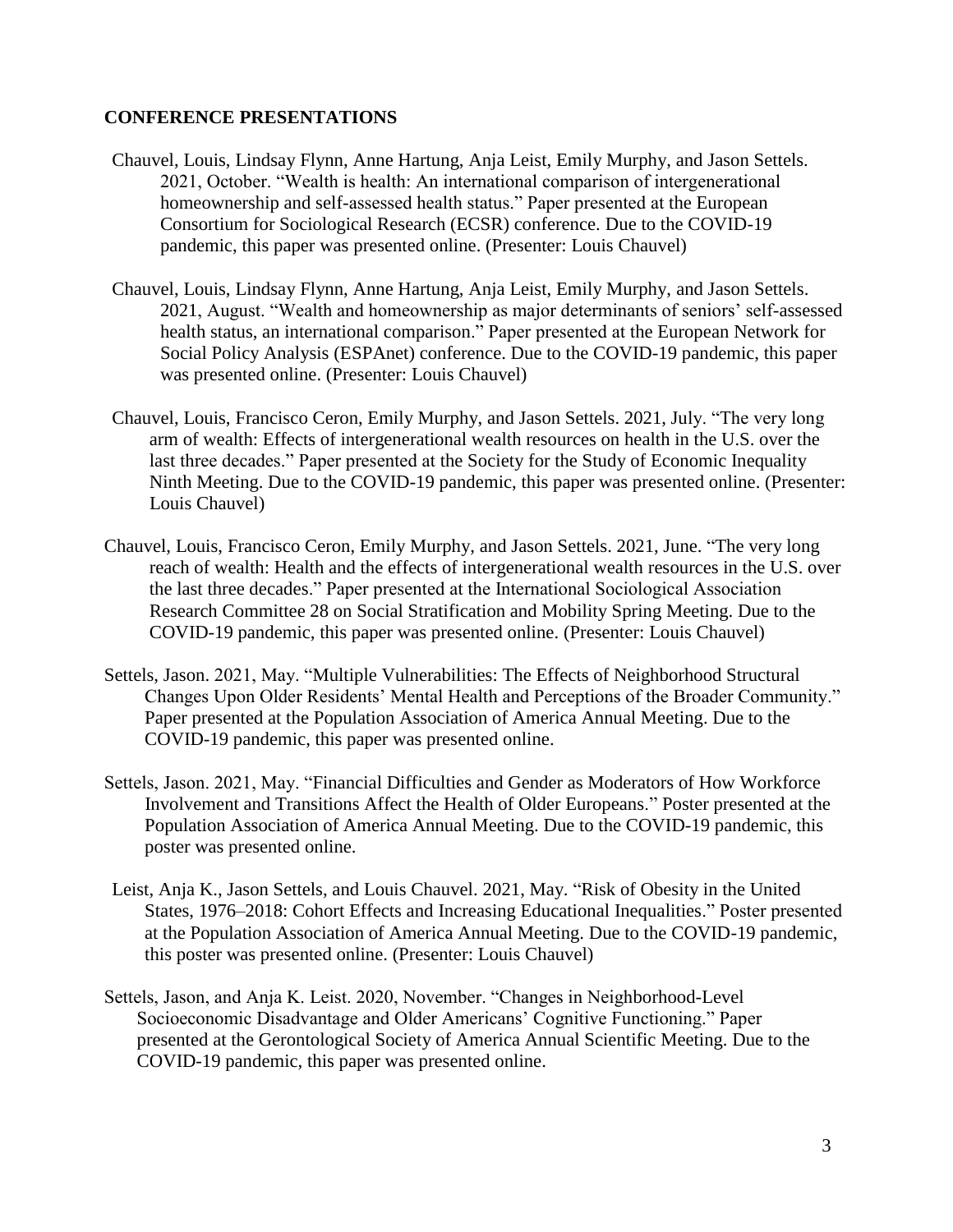Settels, Jason. "Changes in Neighborhood-Level Concentrated Disadvantage and Social Networks among Older Americans."

 2020, April. Poster presented at the Population Association of America Annual Meeting. Due to the COVID-19 pandemic, this poster was presented online.

 2019, October. Paper presented at a SEMILUX Seminar, University of Luxembourg, Luxembourg.

- Fosse, Ethan, and Jason Settels. 2019, August. "Population-Level Variability of Happiness Trends in the United States." Paper presented at the American Sociological Association Annual Meeting, New York City, New York, United States. (Co-presented with Ethan Fosse)
- Schafer, Markus H., Haosen Sun, and Jason Settels. 2019, April. "Retirement Transitions and Social Network Change among Older Europeans: Variation by Socioeconomic Status." Paper presented at the Southern Sociological Society Annual Meeting, Atlanta, Georgia. United States. (Presenter: Markus H. Schafer)
- Schafer, Markus H., Jason Settels, and Laura Upenieks. 2018, August. "As Goes the City? Older Americans' Home Upkeep in the Aftermath of the Great Recession." Paper presented at the American Sociological Association Annual Meeting, Philadelphia, Pennsylvania, United States.
- Settels, Jason. "The Effect of City-Level Changes in Home Prices Upon the Well-Being of Older Americans."

2018, July. Paper presented at the International Sociological Association World Congress of Sociology, Toronto, Ontario, Canada.

2018, April. Poster presented at the Population Association of America Annual Meeting, Denver, Colorado, United States.

- Settels, Jason, and Markus H. Schafer. 2017, July. "City Livability and the Well-Being of Older Americans." Poster presented at the 21<sup>st</sup> IAGG World Congress of Gerontology and Geriatrics, San Francisco, California, United States.
- Silver, Michelle P., Jason Settels, Markus H. Schafer, and Scott Schieman. 2017, July. "Age and Job Satisfaction Within a Canadian Context." Poster presented at the 21<sup>st</sup> IAGG World Congress of Gerontology and Geriatrics, San Francisco, California. United States. (Presenter: Michelle P. Silver)
- Silver, Michelle P., Jason Settels, Markus H. Schafer, and Scott Schieman. 2017, June. "The Relationship between Age and Job Satisfaction in the Canadian Context." Paper presented at the Canadian Sociological Association Annual Congress, Toronto, Ontario, Canada.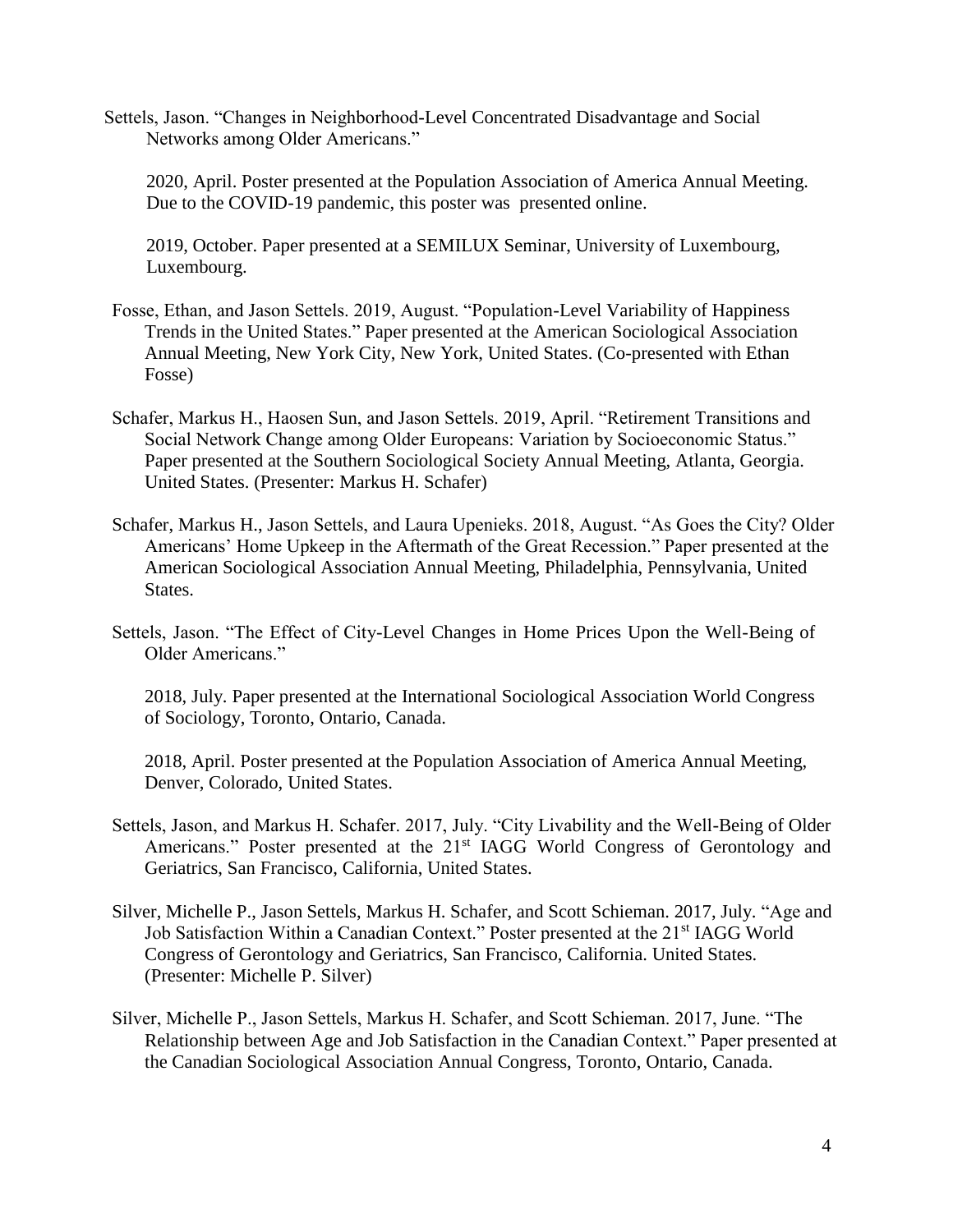Upenieks, Laura, Jason Settels, and Markus H. Schafer. "Seasonal Variation in Social Network Resources among Older Adults?"

2016, June. Paper presented at the Canadian Population Society Annual Meeting, Calgary, Alberta, Canada.

2015, May. Paper presented at Together Through Time: Conference on Social Networks and the Life Course, University Park, Pennsylvania, United States. (Presenter: Markus H. Schafer)

- Settels, Jason, and Markus H. Schafer. 2015, June. "Workforce Transitions and Changes in Social Connectedness among Older Adults." Paper presented at the Canadian Sociological Association Annual Congress, Ottawa, Ontario, Canada.
- Settels, Jason. 2014, May. "A Study of Teacher Labour Activism Through the Lens of Symbolic Struggle." Paper presented at the Canadian Sociological Association Annual Congress, St. Catharines, Ontario, Canada.
- Settels, Jason. 2014, May. "Formal Activities as Sources of Role-Identity Supports for Older Persons." Paper presented at the Canadian Sociological Association Annual Congress, St. Catharines, Ontario, Canada.
- Settels, Jason, and Julie A. McMullin. 2013, June. "Who Engages in Bridge Employment?" Paper presented at the Canadian Population Society Graduate Research Development Conference, Victoria, British Columbia, Canada.
- Settels, Jason, and Julie A. McMullin. 2013, June. "Work After Retirement and its Association with Health and Well-Being." Paper presented at the Canadian Sociological Association Annual Congress, Victoria, British Columbia, Canada.
- Settels, Jason, and Julie A. McMullin. 2013, March. "Return to Work After Retirement in Contemporary Canada's Aging Population." Paper presented at the Sociology Graduate Student Research Day, Western University, London, Ontario, Canada.

## **HONOURS AND AWARDS**

**2020 Research Block Grant Allocation Scheme–Merit Based Funding Scheme: Incentive B**, Faculty of Humanities, Education and Social Sciences, University of Luxembourg. 5,000  $\epsilon$ /year of funding for research activities to be used from 2020 to 2022. Awarded June 2020.

**Conference Travel Grant**, Department of Sociology, University of Toronto. \$1,000 funding to present at the American Sociological Association 2019 Annual Meeting in New York City, New York, United States, August 2019.

**Grant Notley Memorial Postdoctoral Fellowship**, University of Alberta, \$46,000 per year for two years. Awarded and declined in May 2019.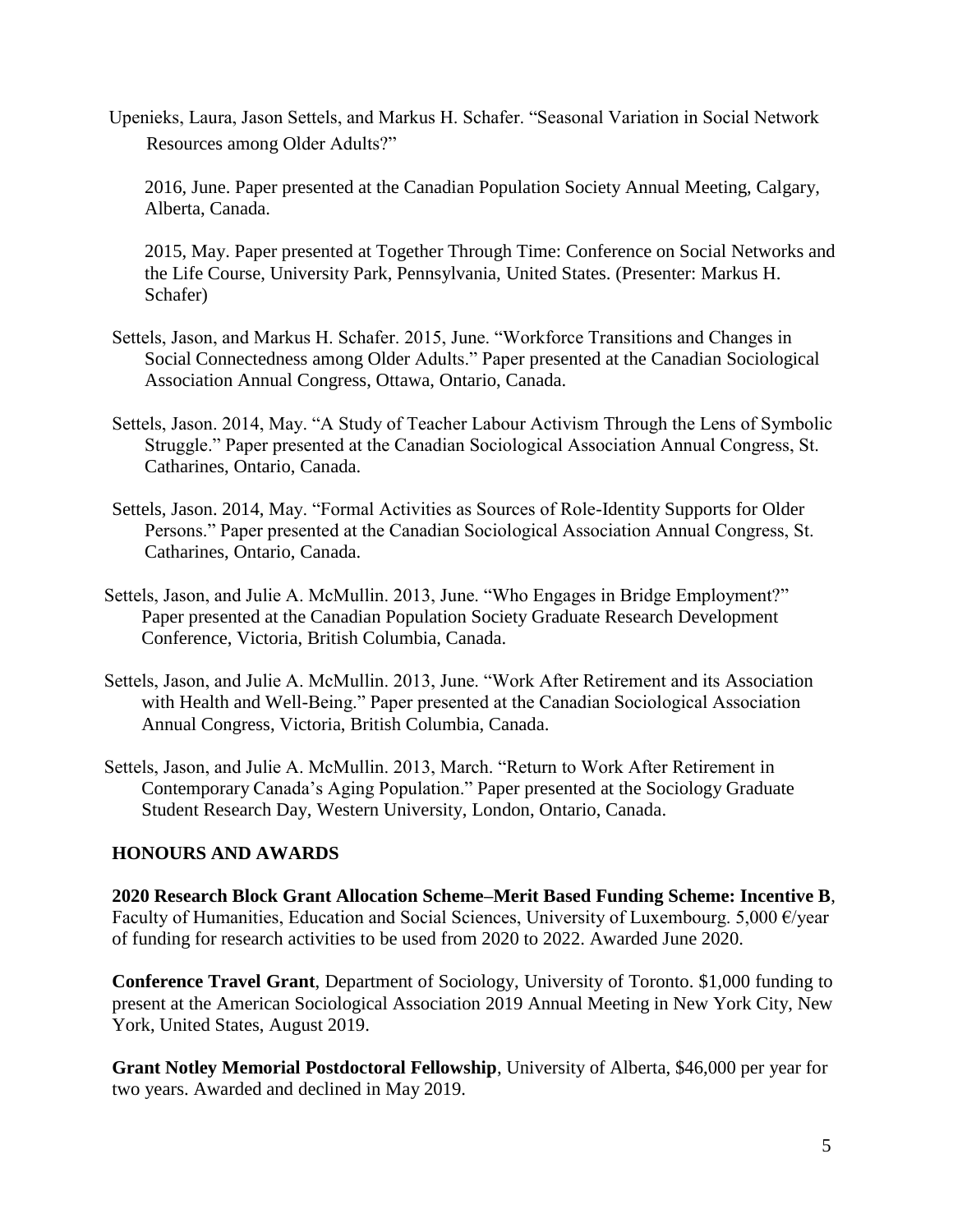**Research Grant**, Department of Sociology, University of Toronto. \$600 funding to help with the purchase of a one-year extension of licensed use of foreclosure data from ATTOM Data Solutions. Awarded November 2018.

**Conference Travel Grant**, Department of Sociology, University of Toronto. \$1,000 funding to present at the American Sociological Association 2018 Annual Meeting in Philadelphia, Pennsylvania, United States, August 2018.

**Canadian Sociological Association Student Funding Program Grant.** \$250 funding to present at the International Sociological Association 2018 World Congress of Sociology in Toronto, Ontario, Canada, July 2018.

**Ontario Graduate Scholarship.** \$10,000 over the 2018-2019 school year. Awarded July 2018.

**Conference Travel Grant**, Department of Sociology, University of Toronto. \$500 funding to present at the Population Association of America 2018 Annual Meeting in Denver, Colorado, United States, April 2018.

**Research Grant**, Department of Sociology, University of Toronto. \$500 funding to help with the purchase of foreclosure data from ATTOM Data Solutions. Awarded December 2017.

**IAGG 2017 World Congress Travel Stipend.** \$1,000 funding to present at the 21<sup>st</sup> IAGG World Congress of Gerontology and Geriatrics in San Francisco, California, United States, July 2017.

**Conference Travel Grant**, Department of Sociology, University of Toronto. \$500 funding to present at the 21st IAGG World Congress of Gerontology and Geriatrics in San Francisco, California, United States, July 2017.

**Conference Travel Grant**, Department of Sociology, University of Toronto**.** \$1,000 funding to present at the Canadian Population Society Annual Meeting in Calgary, Alberta, Canada, June 2016.

**Social Sciences and Humanities Research Council of Canada Doctoral Fellowship.** \$20,000/year: 2016-2017, 2017-2018. Awarded April 2016.

**Ontario Graduate Scholarship.** \$15,000 over the 2015-2016 school year. Awarded July 2015.

**Outstanding Graduating Student Award**, Canadian Sociological Association. Awarded in April 2014 for being the top graduating Master of Arts sociology student of Western University in the year 2013.

**Graduate Student Teaching Assistant Award Nomination**, Western University, May 2013.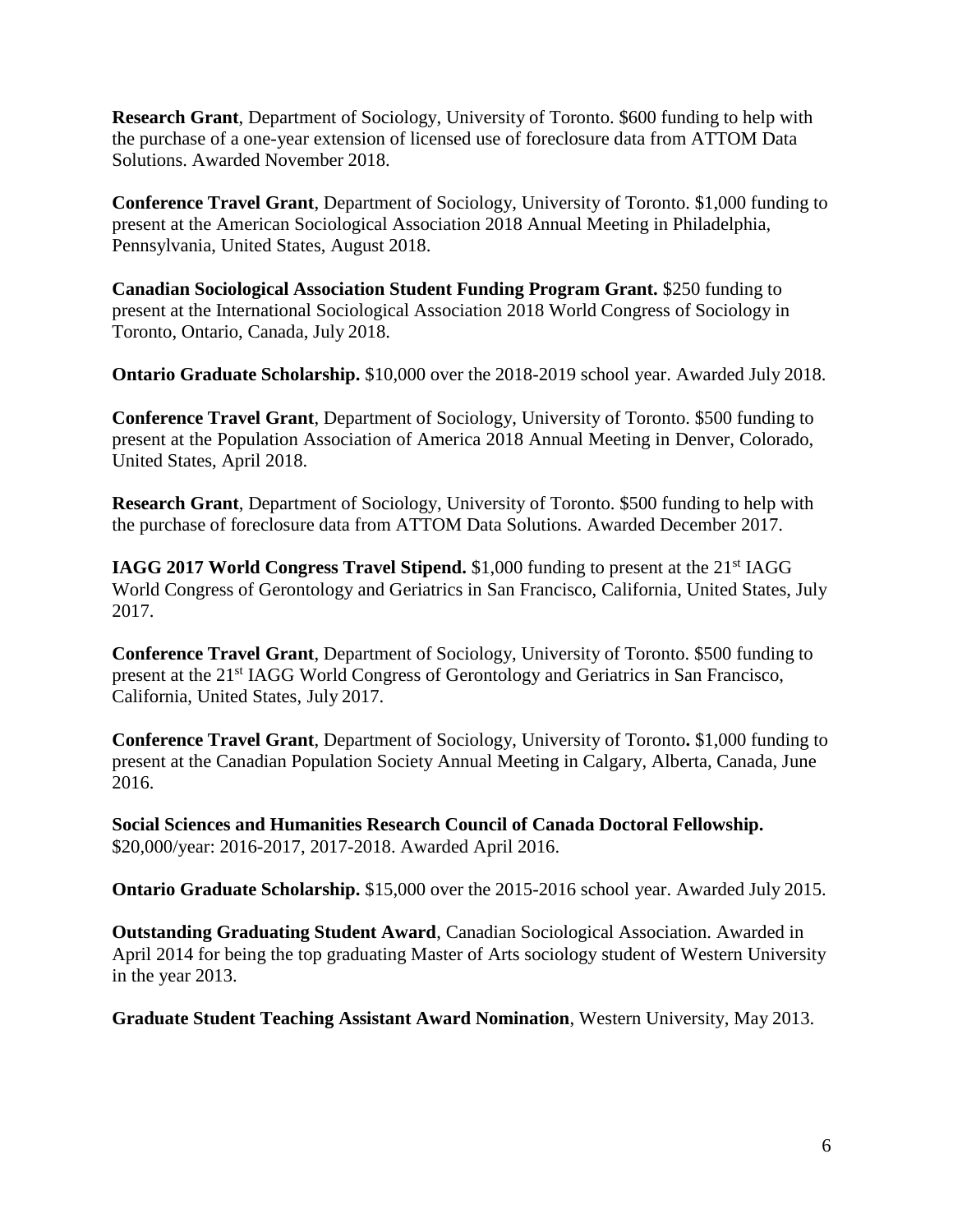**Graduate Student and Post Doctoral Student Competition for Funding of Internships, Trainings, Workshops and Conference Presentations**, Population Change and Lifecourse Strategic Knowledge Cluster, Western University. \$987 funding to present two papers at the Congress of the Humanities and Social Sciences in Victoria, British Columbia, Canada, June 2013.

**University of Toronto Fellowship.** \$10,937/year, renewable from Fall 2013 through August 2017. Because of the awarding of an Ontario Graduate Scholarship in 2015 and a Social Sciences and Humanities Research Council of Canada Doctoral Fellowship in 2016, this fellowship was not renewed as of the 2015-2016 school year. Awarded March 2013.

**Outstanding Admissions Award**, University of Toronto, \$2,000. Awarded March 2013.

**Western Graduate Research Scholarship**, Western University, \$7,036 over the 2011-2012 school year. Awarded July 2011.

**Recruitment Scholarship**, Western University, \$500. Awarded July 2011.

**Undergraduate Student Research Award**, Natural Sciences and Engineering Research Council of Canada. \$4,000 funding for research from May to August 2002. Awarded April 2002.

**Hellenic Community of Montreal Scholarship – Christos-Siros Award**, Hellenic Scholarship Foundation. \$1,000 awarded in February 2002 for academic and extra-curricular excellence.

**Golden Key International Honour Society Membership**, McGill University, October 2001. Membership offered for having ranked in the top 15% of the undergraduates in the Faculty of Science.

**J. W. McConnell Award**, McGill University. \$500 **a**warded in May 2001 for having ranked in the top 5% of the undergraduates in the Faculty of Science.

**CJAD Community Service Award**, CJAD radio station. Awarded in February 2001 **i**n recognition of outstanding volunteer work at Miriam Home and Services.

**Hugh Brock Entrance Scholarship**, McGill University. \$2,000/year: 2000-2001, 2001-2002. Awarded in May 2000.

**Student Life Certificate**, Marianopolis College. Awarded in May 2000 in recognition of exceptional performance as a blood drive executive.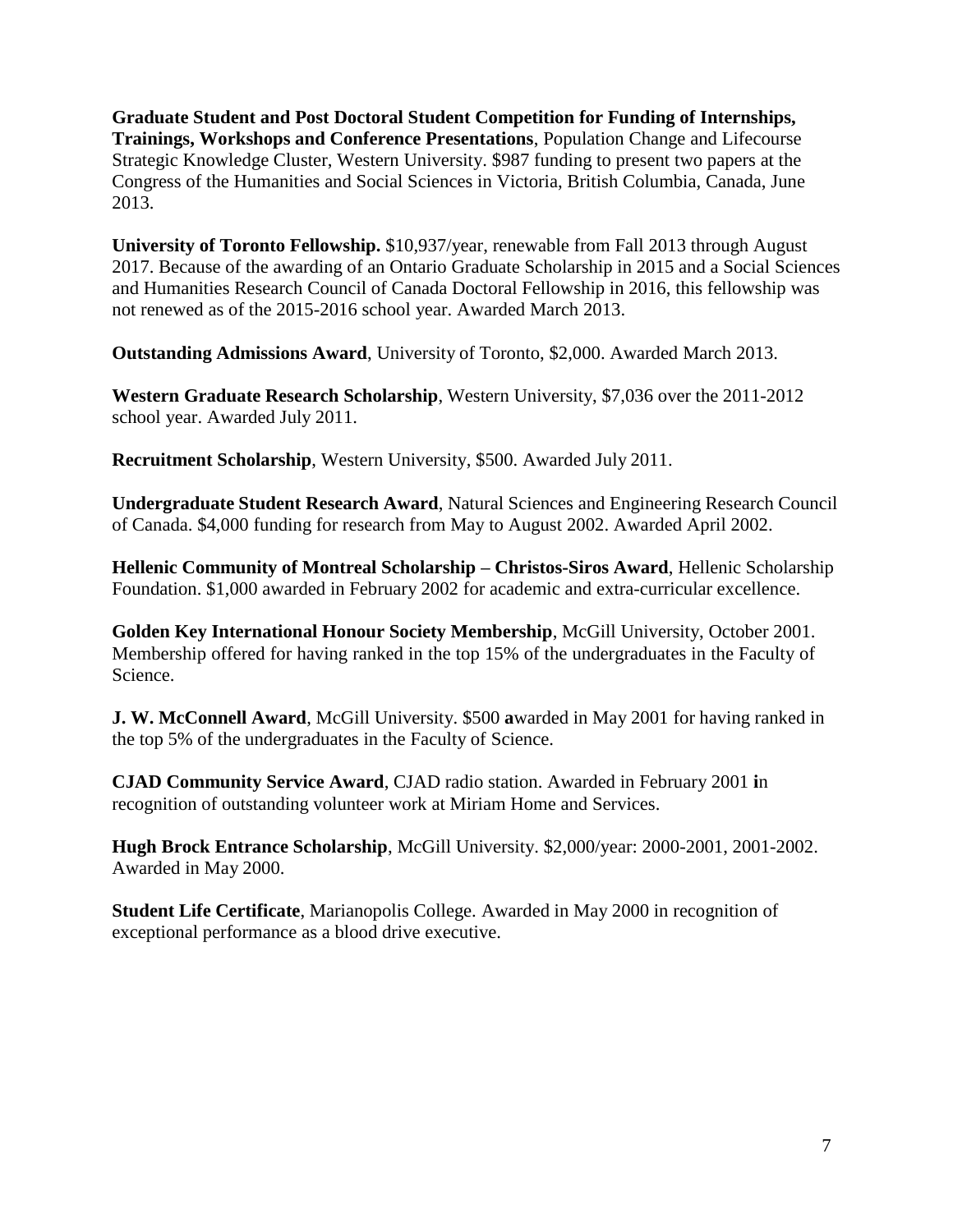#### **TEACHING EXPERIENCE**

## **Course Instructor**

## *University of Luxembourg*

 Faculty of Language and Literature, Humanities, Arts and Education: Master in Social Sciences and Educational Sciences:

| • Advanced Research Methods: Research Design | Sept. 2021-Jan. 2022 |  |
|----------------------------------------------|----------------------|--|
| • Social Inequalities $& Education$          | Sept. 2021-Jan. 2022 |  |

#### **Teaching Assistantships**

## *University of Toronto*

| Social Inequality, SOCB47H3S                                      | Jan.-April 2019             |
|-------------------------------------------------------------------|-----------------------------|
| Sociology of Work, SOCB54H3                                       | Sept.-Dec. 2016, 2017, 2018 |
| Sociology of Work, Employment and Society, SOCC15                 | Jan.-April 2018             |
| Sociology of Work and Occupations, SOC207H1S                      | Jan.-April 2017             |
| Sociology of Organizations and Industrial Relations, SOC361       | Jan.-April 2016             |
| Sociology of Aging, SOC246H1F                                     | Sept.-Dec. 2015             |
| Women and Work, SOC366H1S                                         | Jan.-April 2015             |
| Introduction to Sociology, SOC100H5F                              | Sept.-Dec. 2014             |
| Sociology of Work and Occupations, SOC227H5F                      | Sept.-Dec. 2014             |
| Status Attainment, SOC304H1S                                      | Jan.-April 2014             |
| Population and Society, SOC356H5F                                 | Sept.-Dec. 2013             |
| <b>Western University</b>                                         |                             |
| Research Methods for Sociology, SOCI 2206b                        | Jan.-April 2013             |
| Introduction to Sociology: Essay Based, SOCI 1021E                | Sept. 2012-April 2013       |
| Investigating the Social World: Quantitative Research, SOCI 3306a | Sept.-Dec. 2012             |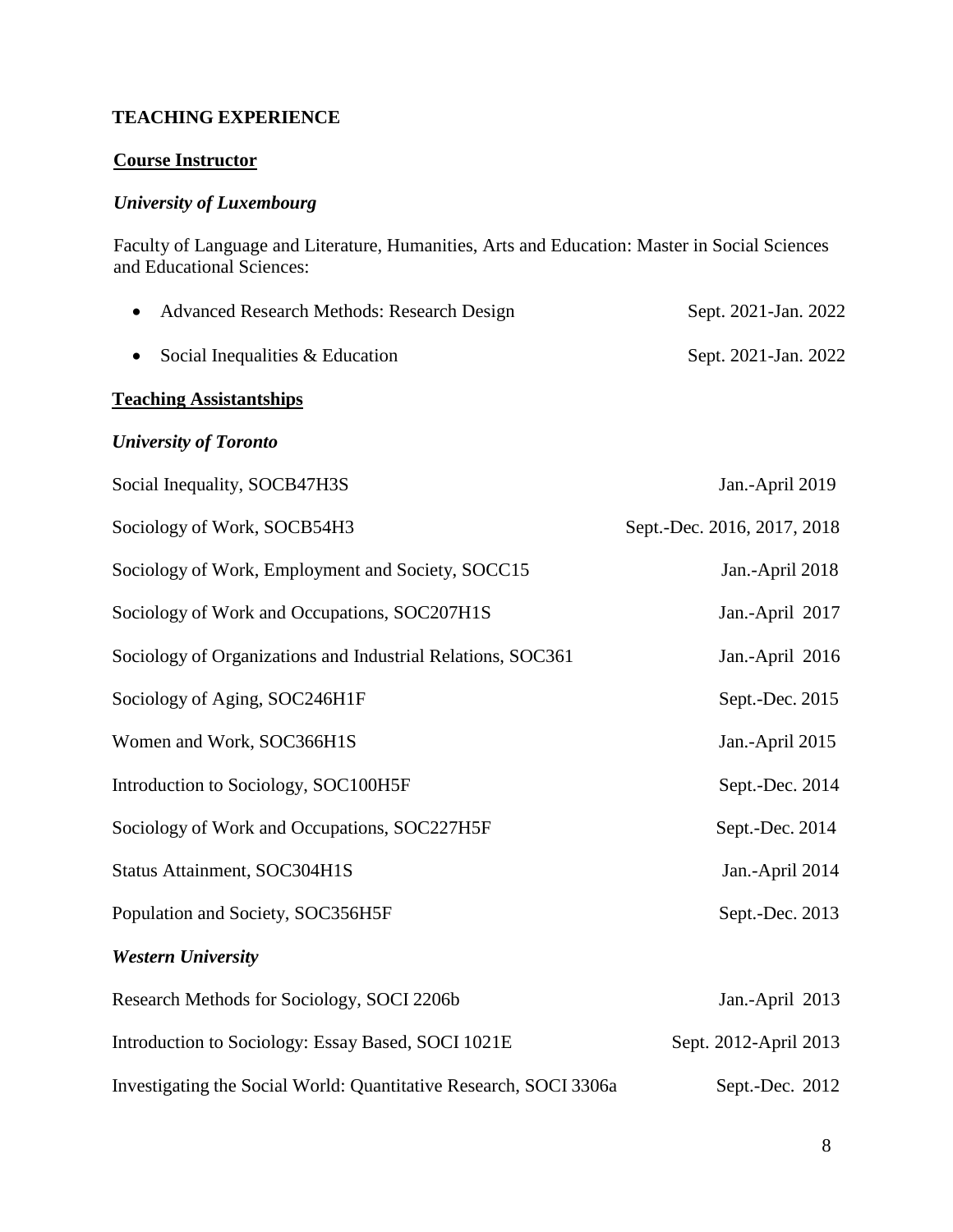#### **Additional Training in Teaching**

#### **Western Certificate in University Teaching and Learning July 2013**

Western University, London, Ontario, Canada

- Successfully completed an extensive set of university teaching training exercises including:
	- Ten workshops and two 20-hour intensive Teaching Assistant Training Programs (one general, the other social science in specific) that covered a diverse array of topics including conflict resolution, setting expectations, managing a multicultural classroom environment, effective grading, devising and writing effective course learning outcomes, integrating technology in the classroom, and designing group activities.
	- A peer-mentoring program allowing for the giving and receiving of feedback on quality of teaching.
	- Compilation of an effective teaching portfolio.
	- Completion of a Scholarship of Teaching and Learning research proposal: I wrote on the topic of the divide between the teaching of quantitative and qualitative research methods in sociology.

## **RESEARCH EXPERIENCE**

#### **Research Assistantships**

| <b>Urban Environments and Older Adults' Quality of Life</b><br>Under the supervision of Markus Schafer.<br>$\bullet$                                                                                                                                      | 2014-2019 |
|-----------------------------------------------------------------------------------------------------------------------------------------------------------------------------------------------------------------------------------------------------------|-----------|
| <b>Theoretical Perspectives and Current Research on Global Inequality</b><br>Under the supervision of Julie McMullin.<br>$\bullet$                                                                                                                        | 2013      |
| <b>Ethnic Conflicts, Social Movements, and Education</b><br>Under the supervision of Matthew Lange.<br>$\bullet$                                                                                                                                          | 2009      |
| <b>Additional Research Experience</b>                                                                                                                                                                                                                     |           |
| Pain Sensitivity in an Animal Model of Depression<br>Under the supervision of Frances Abbott.<br>$\bullet$<br>Research funded through a Natural Sciences and Engineering Research Council of<br>$\bullet$<br>Canada Undergraduate Student Research Award. | 2002      |
| STATISTICAL SOFTWARE AND COMPUTER SKILLS                                                                                                                                                                                                                  |           |
| Stata, SAS, R, and SPSS statistical software packages                                                                                                                                                                                                     |           |

Microsoft Office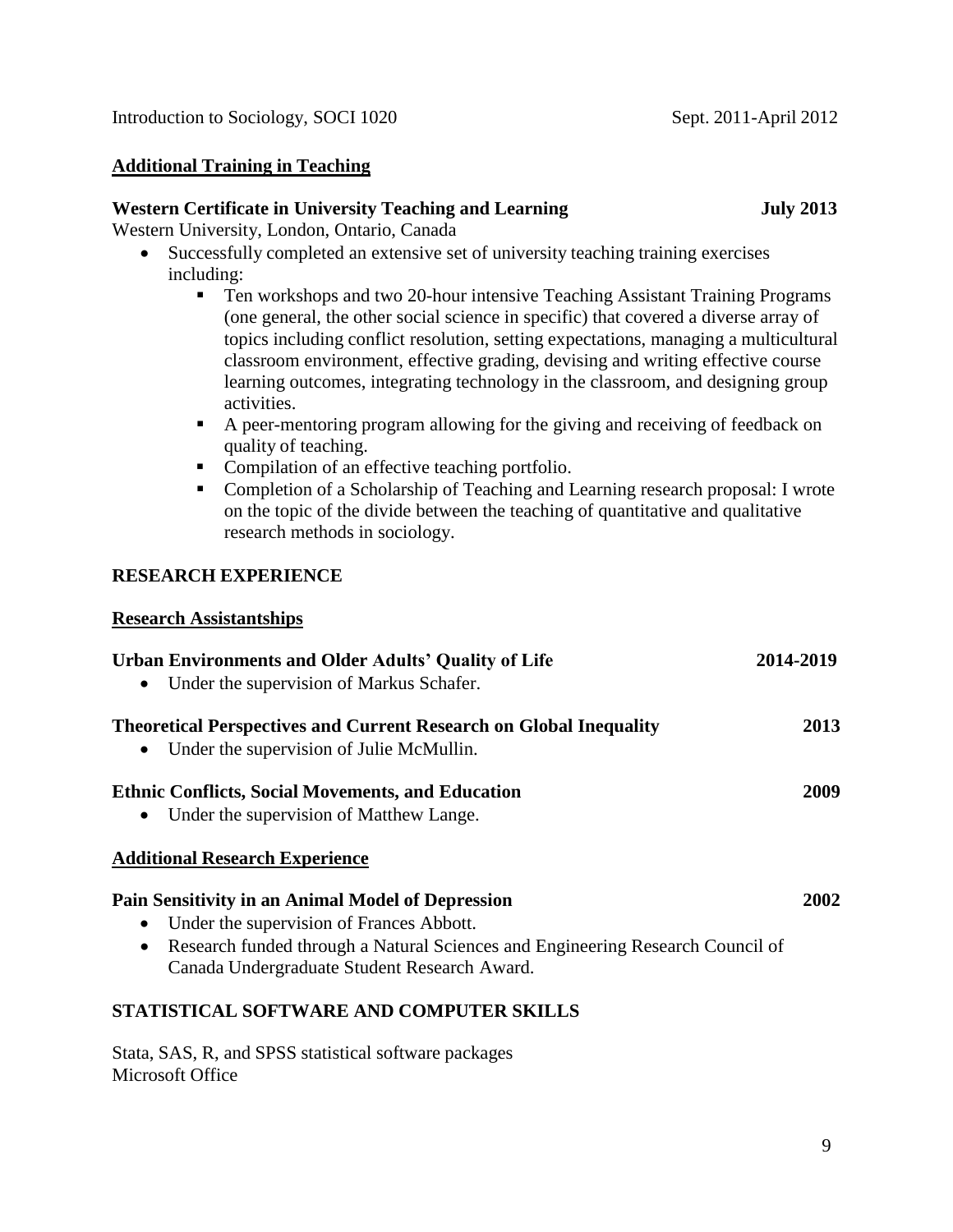## **ADDITIONAL METHODOLOGICAL TRAINING**

| <b>Luxembourg Income Study Introductory Summer Workshop</b><br>University of Luxembourg – Luxembourg                                                                                                                                                                                                                      | <b>July 2019</b>                                                                                                                                      |
|---------------------------------------------------------------------------------------------------------------------------------------------------------------------------------------------------------------------------------------------------------------------------------------------------------------------------|-------------------------------------------------------------------------------------------------------------------------------------------------------|
| <b>Inter-University Consortium for Political and Social Research-</b><br><b>Summer Program in Quantitative Methods of Social Research</b><br>University of Michigan, Ann Arbor, Michigan, United States<br>Multilevel and Mixed Models Using Stata<br><b>Structural Equation Modeling with Stata</b><br>$\bullet$         | <b>July 2016</b><br><b>July 2015</b>                                                                                                                  |
| <b>UNIVERSITY SERVICE</b>                                                                                                                                                                                                                                                                                                 |                                                                                                                                                       |
| <b>Department of Sociology, University of Toronto</b><br><b>Toronto Inequality Workshop</b>                                                                                                                                                                                                                               | Sept. 2015-Dec. 2018                                                                                                                                  |
| <b>Department of Sociology, Western University</b><br>Public Sociology @ Western                                                                                                                                                                                                                                          | began April 2013                                                                                                                                      |
| <b>PROFESSIONAL SERVICE</b>                                                                                                                                                                                                                                                                                               |                                                                                                                                                       |
| <b>Reviewer:</b> Journal of Aging and Health<br>Health & Place<br>European Sociological Review<br>Journal of Epidemiology and Community Health<br>Canadian Review of Sociology<br>The Gerontologist<br>Work, Aging and Retirement<br>The Journals of Gerontology, Series B:<br>Psychological Sciences and Social Sciences | began Nov. 2021<br>began Feb. 2021<br>began Oct. 2020<br>began March 2020<br>began Aug. 2018<br>began Oct. 2016<br>began May 2016<br>began March 2015 |
| <b>Canadian Sociological Association - 2016 Annual Congress</b><br>University of Calgary, Calgary, Alberta, Canada<br>Session: Social Determinants of Health in Later Life<br>$\bullet$<br>Co-chaired with James Falconer. Discussants: Laura Upenieks and Annie Gong.                                                    | <b>May 2016</b>                                                                                                                                       |
| <b>COMMUNITY SERVICE</b>                                                                                                                                                                                                                                                                                                  |                                                                                                                                                       |
| Let's Talk Science - Fun House<br>University of Toronto, Toronto, Ontario, Canada<br>Title: Sociology and Social Networks<br>Presented the fundamentals of sociology and network science at a youth outreach event.                                                                                                       | April 23rd, 2018<br>April 24th, 2017<br>April 25th, 2016                                                                                              |

• In collaboration with Laura Upenieks and Haosen Sun

| Animator                                            | <b>May-Aug. 2011</b>  |
|-----------------------------------------------------|-----------------------|
| Miriam Home and Services, T.M.R., Quebec, Canada    | <b>Jan.-Dec. 2000</b> |
| • Led activities for individuals with disabilities. |                       |

10